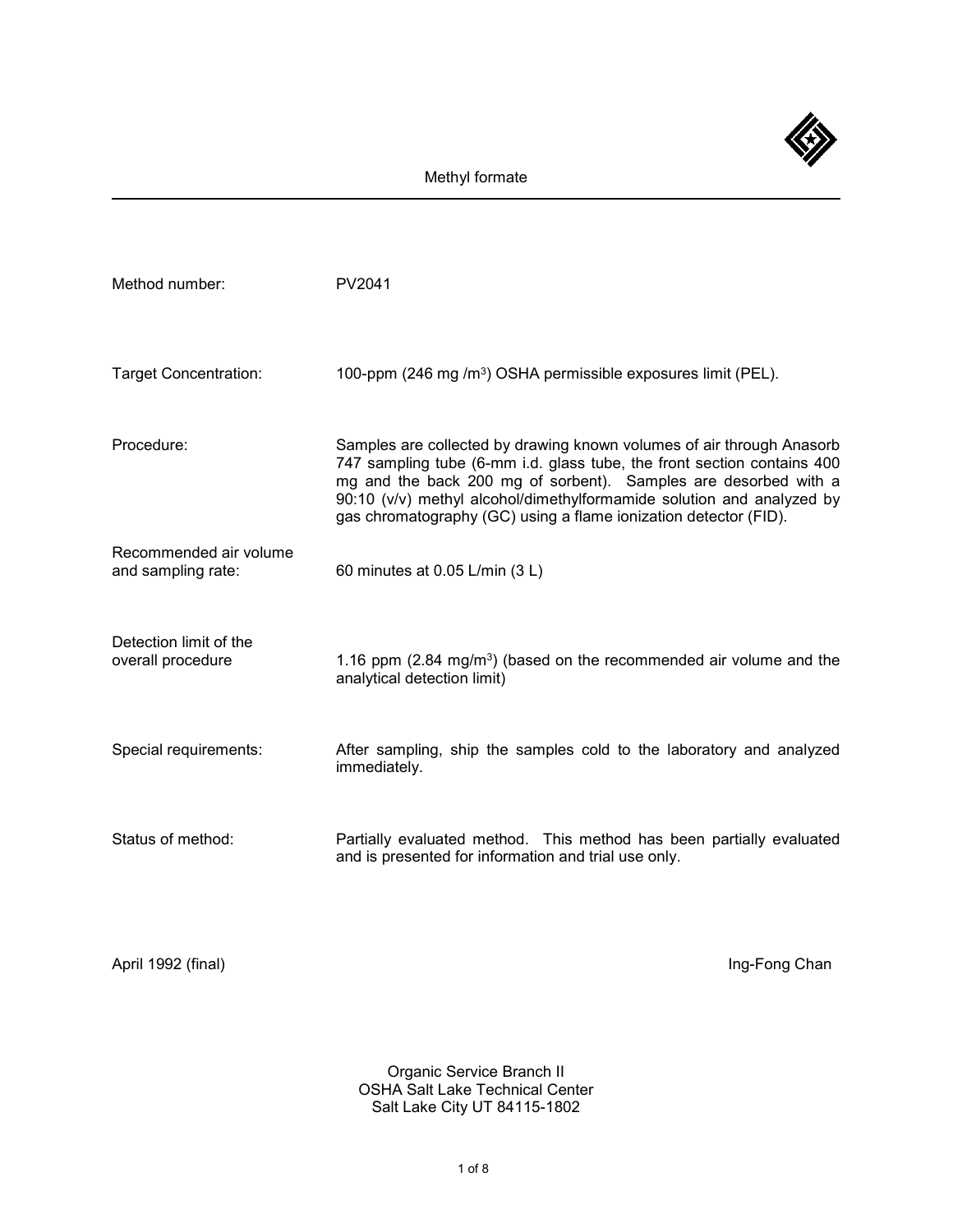## 1 General Discussion

## 1.1 Background

## 1.1.1 History of procedure

This evaluation was undertaken to develop a sampling and analytical procedure for methyl formate at the OSHA PEL 100 ppm (Ref. 5.1).

1.1.2 Toxic effects (This section is for information only and should not be taken as the basis of OSHA policy.)

Inhalation of vapor produces nasal and conjunctiva irritation, retching, narcosis, and death from pulmonary effects (Ref. 5.2, 5.3, and 5.4).

1.1.3 Potential workplace exposure

Methyl formate has been employed as a fumigant and larvacide, as well as a solvent for cellulose acetate and in organic synthesis. (Ref. 5.2, 5.3, and 5.4) No data is available on the extent of work place exposure.

1.1.4 Physical properties (Ref. 5.2, 5.3, and 5.4)

| CAS number:        | 107-31-3                                                          |
|--------------------|-------------------------------------------------------------------|
| IMIS number:       | 1770                                                              |
| Molecular weight:  | 60.05                                                             |
| Molecular formula: | $C_2H_4O_2$                                                       |
| Density:           | 0.987 at 20 °C                                                    |
| Boiling point:     | 31.5 °C at 101.3 kPa (760 mmHg)                                   |
| Solubility:        | soluble in about 3.3 parts water, miscible with alcohol and ether |
| Chemical name:     | methyl formate                                                    |
| Synonyms:          | methyl methanoate; formic acid methyl ester                       |
| Appearance:        | colorless liquid with an agreeable odor                           |
| Structure:         | HCOOCH <sub>3</sub>                                               |

1.2 Limit defining parameters

The detection limit of the analytical procedure, including a 2.7:1 split ratio, is 3.16 ng per injection. This is the amount of analyte which will give a peak whose height is approximately five times the baseline noise.

- 2 Sampling Procedure
	- 2.1 Apparatus
		- 2.1.1 A sample is collected by using a personal sampling pump that can be calibrated to within  $±5%$  of the recommended flow rate with the sampling device in line.
		- 2.1.2 A sample is collected with 6-mm i.d. × 8-mm o.d. glass sampling tube packed with two sections of Anasorb 747 separated by a 2-mm portion of urethane foam. The sampling section contains 400 mg and the back section contains 200 mg of Anasorb 747. The sorbent is held in place with a glass wool plug at the front and a foam plug at the end of the sorbent bed. The sampling tubes are commercially available from SKC.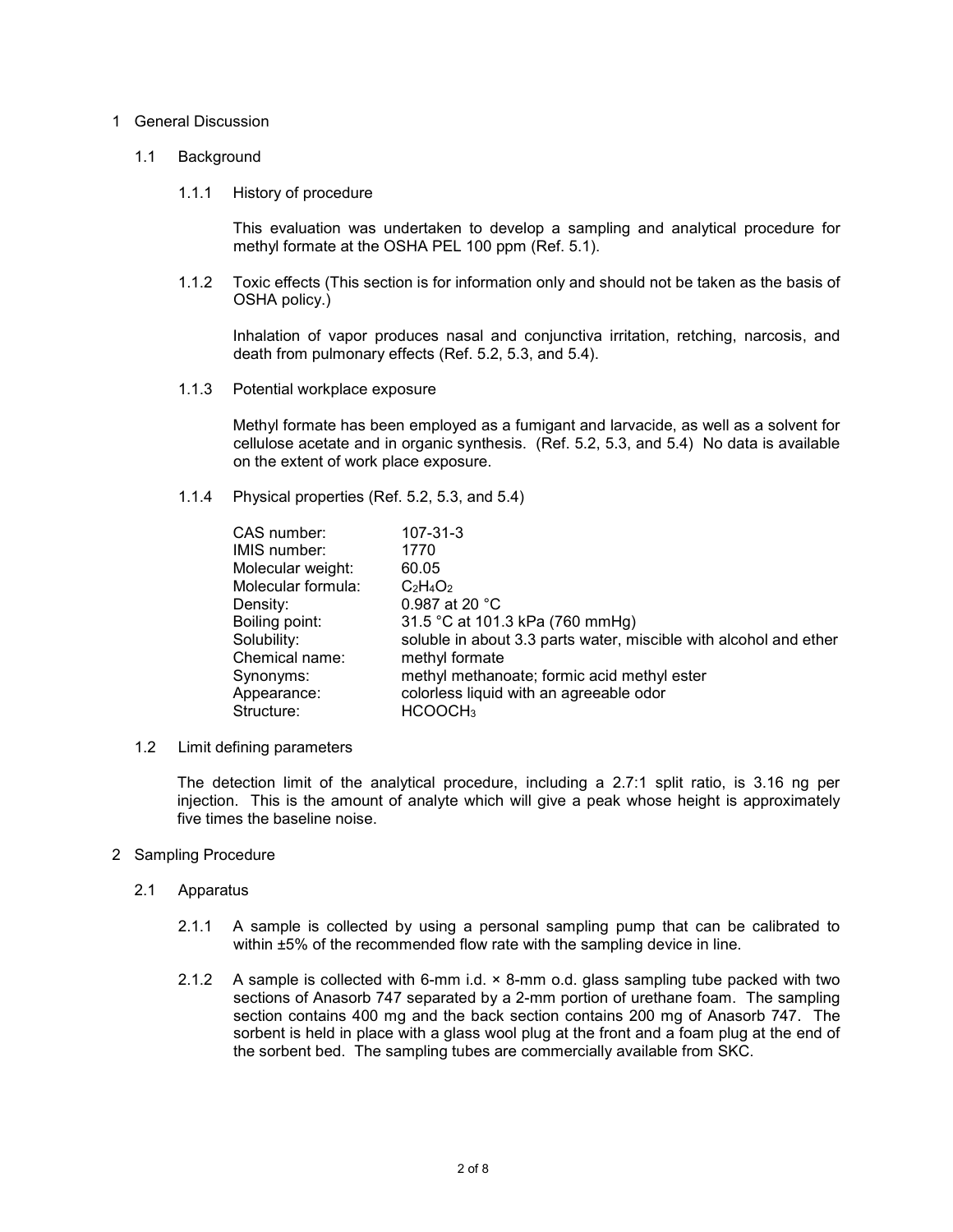## 2.2 Reagents

No sampling reagents are required.

- 2.3 Sampling technique
	- 2.3.1 Immediately before sampling, break off the ends of the sampling tube. All tubes should be from the same lot.
	- 2.3.2 Attach the sampling tube to the sampling pump with flexible tubing. Position the tube so that sampled air first passes through the 400-mg section.
	- 2.3.3 Attach the tube vertically in the employee's breathing zone in such a manner that it does not impede work performance.
	- 2.3.4 After sampling for the appropriate time, remove the sample tube and seal it with plastic caps.
	- 2.3.5 Wrap each sample end-to-end with a Form OSHA-21 seal.
	- 2.3.6 Record the air volume for each sample and list any possible interference.
	- 2.3.7 Submit at least one blank for each set of samples. Handle the blank in the same manner as the samples, except no air is drawn through it.
	- 2.3.8 Ship the samples cold after sampling to the laboratory and analyzed immediately.
	- 2.3.9 Submit bulk samples for analysis in a separate container. Do not ship bulk samples with air samples.
- 2.4 Desorption efficiency

Twelve vials, each containing 400-mg portion of Anasorb 747, were divided into four groups of three vials each. Vials of the first and the second groups were liquid spiked with 1.2 and 3.8 µL of 10% methyl formate in methyl alcohol, respectively. Vials of the other two groups were liquid spiked with 1.6 and 3.2 µL of 50% methyl formate in methyl alcohol, respectively. These amounts represent 0.15×, 0.5×, 1.0×, and 2.0× the target concentration. The vials were stored overnight in a refrigerator (0  $^{\circ}$ C), desorbed with 3.0 mL of the desorbing solution, and analyzed as in Section 3. The average desorption efficiency was 95.7%. The results are listed in Table 2.4.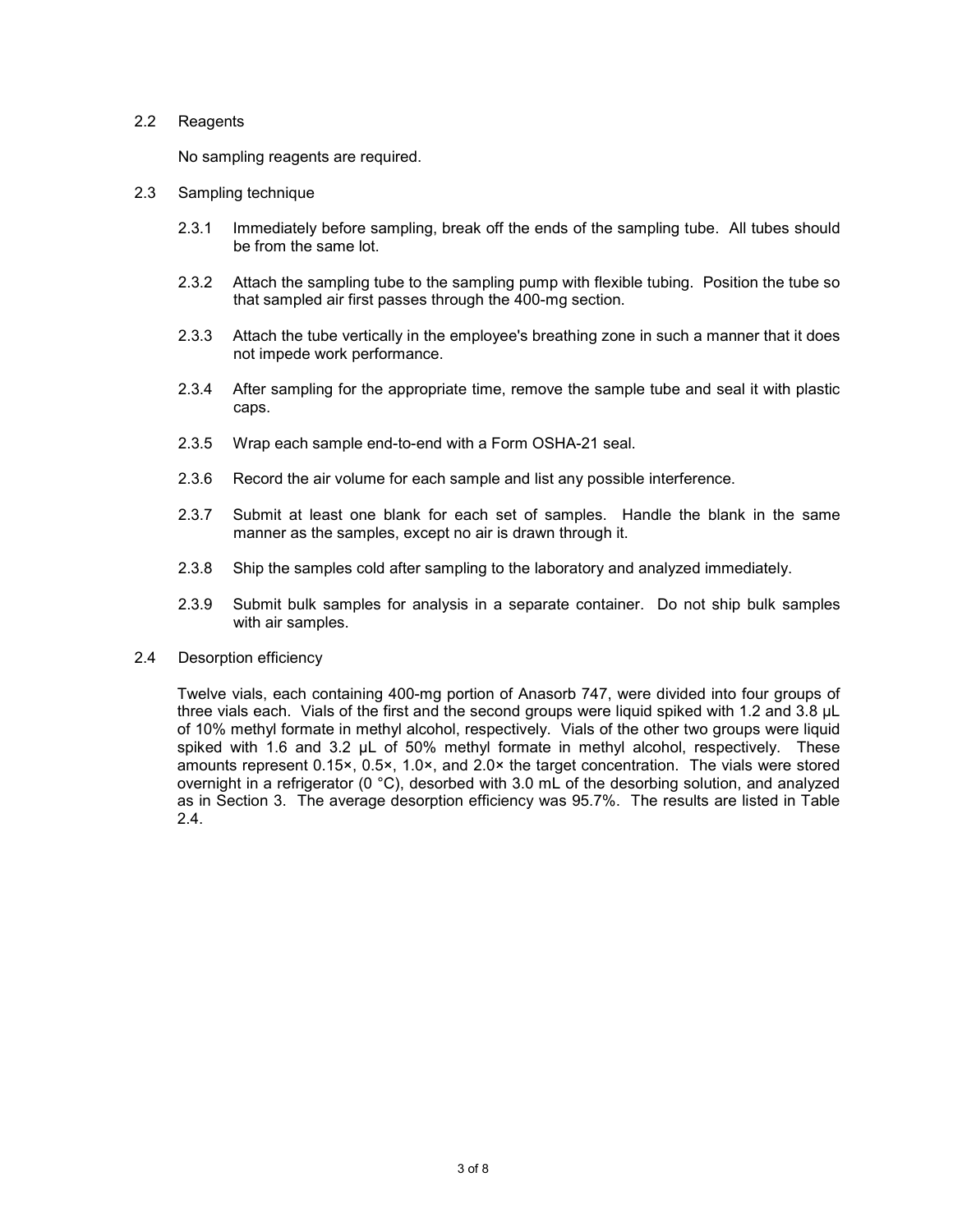| Table 2.4<br><b>Desorption Efficiency</b> |        |       |           |
|-------------------------------------------|--------|-------|-----------|
| sample                                    | μg     | μg    | %         |
| #                                         | spiked | found | recovered |
| 1                                         | 115    | 115   | 100       |
| 2                                         | 115    | 112   | 97.4      |
| 3                                         | 115    | 115   | 100       |
| average of $0.15x$ PEL = 99.1%            |        |       |           |
| 4                                         | 366    | 343   | 93.7      |
| 5                                         | 366    | 343   | 93.7      |
| 6                                         | 366    | 347   | 94.8      |
| average of 0.5x PEL = $94.0\%$            |        |       |           |
| 7                                         | 770    | 717   | 93.1      |
| 8                                         | 770    | 729   | 94.7      |
| 9                                         | 770    | 742   | 96.4      |
| average of $1.0x$ PEL = 94.7%             |        |       |           |
| 10                                        | 1540   | 1327  | 92.7      |
| 11                                        | 1540   | 1474  | 95.7      |
| 12                                        | 1540   | 1494  | 97.0      |
| 13                                        | blank  | 0     | 0         |

average of 2.0x PEL = 95.1%

## 2.5 Retention efficiency

Four Anasorb 747 tubes were each liquid spiked with 1.6 µL (1× PEL) of 50% methyl formate in methyl alcohol. These were allowed to equilibrate for 2 hours and then 3 L of humid air (~80% relative humidity) were drawn through each tube at 0.05 L/min. The tubes were then desorbed with 3.0 mL of desorbing solution, and then analyzed as in Section 3. The results are listed in Table 2.5.

| Table 2.5<br><b>Retention Efficiency</b> |                          |                          |                             |
|------------------------------------------|--------------------------|--------------------------|-----------------------------|
| sample<br>#                              | μg<br>spiked             | μg<br>found              | $\%$<br>recovered           |
| 2<br>3                                   | 770<br>770<br>770<br>770 | 711<br>724<br>770<br>748 | 92.3<br>94.0<br>100<br>97.1 |
| average = $95.9\%$                       |                          |                          |                             |

#### 2.6 Sample storage

Nine Anasorb 747 tubes were each liquid spiked with 1.6 µL (1× PEL) of 50% methyl formate in methyl alcohol. These were allowed to equilibrate for 2 hours and then 3 L of humid air (~80% relative humidity) were drawn through each tube at 0.05 L/min. The nine tubes were divided into three groups of three tubes each. The first group was stored in a drawer at ambient temperature, the second group was stored in a refrigerator (0 °C) and the third group was stored in a freezer (-5 °C). After seven days, they were extracted and analyzed as in Section 3. No analytes were observed in backup section. The results are given in Tables 2.6.1, 2.6.2, and 2.6.3.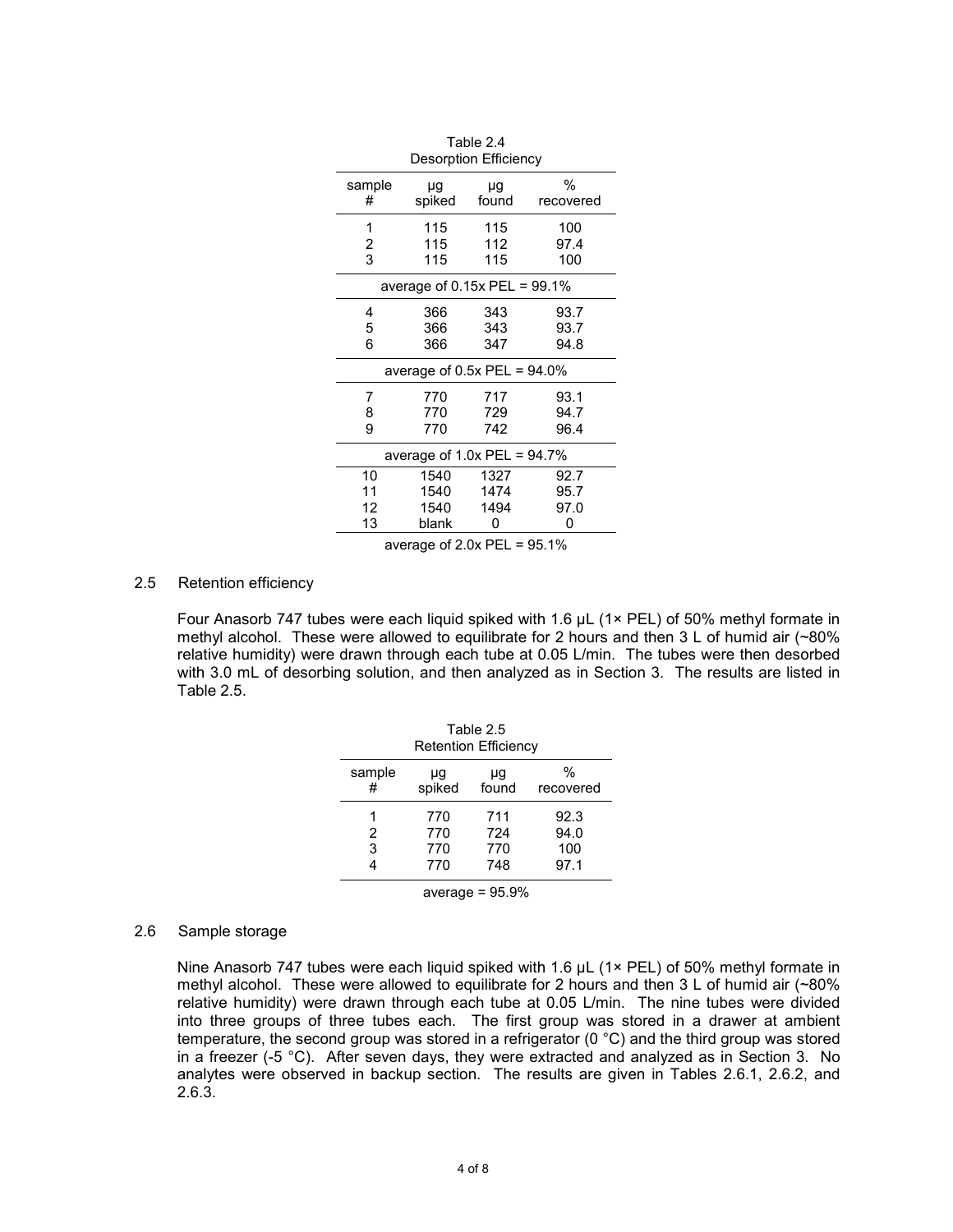| Table 2.6.1<br><b>Ambient Storage</b> |        |       |           |
|---------------------------------------|--------|-------|-----------|
| days<br>stored                        | μg     | μq    | %         |
|                                       | spiked | found | recovered |
|                                       | 770    | 95    | 12.3      |
|                                       | 770    | 143   | 18.6      |
|                                       | 770    | 91    | 11.8      |
|                                       |        |       |           |

average  $= 14.2%$ 

| Table 2.6.2          |  |
|----------------------|--|
| Refrigerator Storage |  |

| μg<br>spiked | μg<br>found | %<br>recovered |
|--------------|-------------|----------------|
| 770          | 615         | 79.9           |
| 770          | 640         | 83.1           |
| 770          | 633         | 82 2           |
|              |             |                |

average  $= 81.7\%$ 

Table 2.6.3 Freezer Storage

| days<br>stored     | μq<br>spiked | μg<br>found | %<br>recovered |
|--------------------|--------------|-------------|----------------|
|                    | 770          | 623         | 80.9           |
|                    | 770          | 642         | 83.4           |
|                    | 770          | 649         | 84.3           |
| average = $82.9\%$ |              |             |                |

- 2.7 Recommended air volume and sampling rate
	- 2.7.1 The recommended air volume is 3 L.
	- 2.7.2 The recommended flow rate is 0.05 L/min.
- 2.8 Interferences (sampling)

It is not known if any compounds will interfere with the collection of methyl formate. Any suspected interferences should be reported to the laboratory with submitted samples.

- 2.9 Safety precautions (sampling)
	- 2.9.1 Attach the sampling equipment in such a manner that it will not interfere with work performance or employee safety.
	- 2.9.2 Follow all safety practices that apply to the work area being sampled.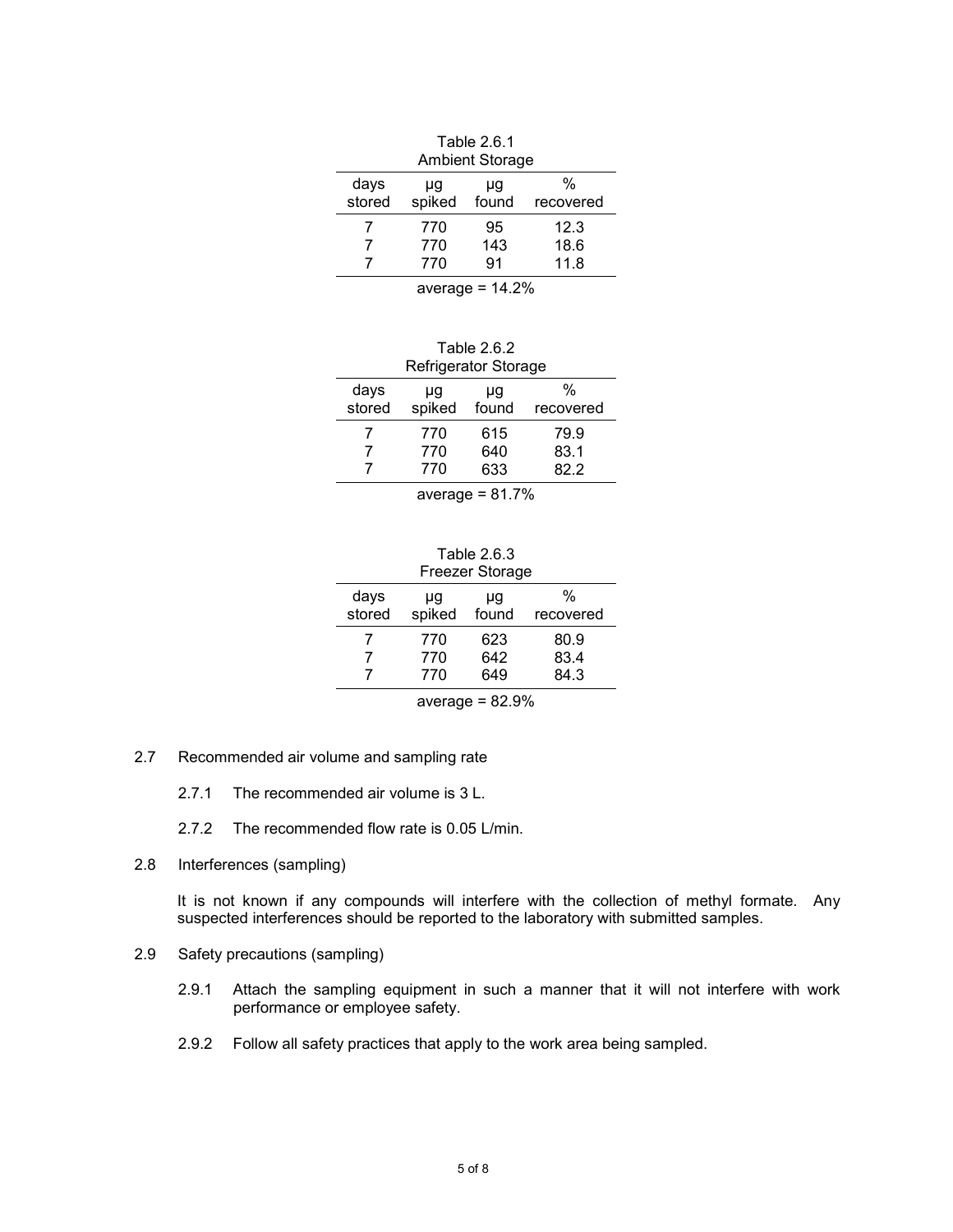## 3. Analytical Procedure

## 3.1 Apparatus

- 3.1.1 A GC equipped with an FID. A Hewlett-Packard 5890 Gas Chromatograph equipped with a 7673A Autosampler and an FID was used in this evaluation.
- 3.1.2 A GC column capable of separating methyl formate from any interference. A 60-m × 0.32-mm i.d. (1.0  $\mu$ m df STABILWAX) capillary column was used in this evaluation.
- 3.1.3 An electronic integrator or some other suitable means to measure detector response. A Waters 860 Networking Computer System was used in this evaluation.
- 3.1.4 Volumetric flasks, pipettes, and syringes for preparing standards, making dilutions and performing injections.
- 3.1.5 Vials, 2-mL and 4-mL with PTFE-lined caps.
- 3.1.6 Mechanical shaker.
- 3.2 Reagents
	- 3.2.1 Methyl formate. Methyl formate, 97.5+% purity, was obtained from Eastman Chemical Company.
	- 3.2.2 Methyl alcohol. The methyl alcohol used in this evaluation was purchased from Fisher Scientific.
	- 3.2.3 Dimethylformamide (DMF). The DMF was purchased from Burdick and Jackson.
	- 3.2.4 Desorbing solution, 90/10 (v/v) methyl alcohol and DMF.
- 3.3 Standard preparation

Prepare standards at concentrations of 1  $\mu$ L, 2  $\mu$ L and 4  $\mu$ L of methyl formate per milliliter of desorbing solution. Standards must be used the day they are prepared.

- 3.4 Sample preparation
	- 3.4.1 Transfer the 400-mg section of the sampling tube to a 4-mL vial. Place the 200-mg backup section in a separate 4-mL vial.
	- 3.4.2 Add 3.0 mL of desorbing solution to each vial and seal with a PTFE-lined cap.
	- 3.4.3 Shake the vials on a mechanical shaker for an hour.
- 3.5 Analysis
	- 3.5.1 Instrument conditions

**Column:** 60-m × 0.32-mm i.d., (1.0 µm df STABILWAX)

| (°C)                 |
|----------------------|
| 150 °C               |
| 200 °C               |
| 50 °C (initial temp) |
|                      |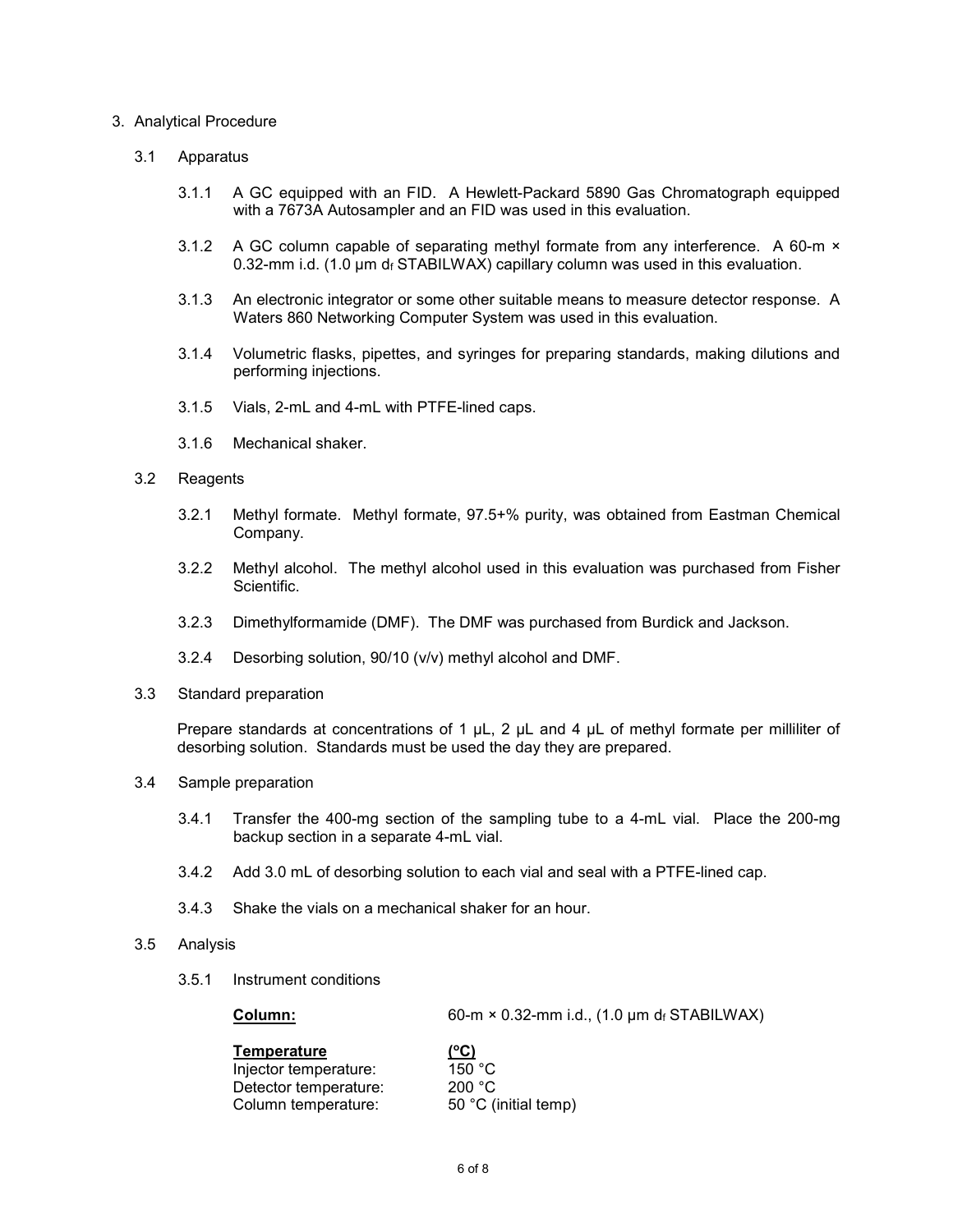| Temperature program:                                                | hold initial temp. 5 min, increase temperature at 10<br>°C/min to 190 °C, hold final temperature 2 min |
|---------------------------------------------------------------------|--------------------------------------------------------------------------------------------------------|
| Gas flow rates:                                                     | (mL/min)                                                                                               |
| Column (hydrogen)                                                   | 2.0                                                                                                    |
| Septum purge (hydrogen)                                             | 7.5                                                                                                    |
| <b>Detector Gas</b>                                                 | (mL/min)                                                                                               |
| FID (hydrogen)                                                      | 32                                                                                                     |
| FID (nitrogen)                                                      | 34                                                                                                     |
| FID (air)                                                           | 400                                                                                                    |
| Injection volume:<br><b>Split ratio:</b><br><b>Retention times:</b> | 1 µL<br>2.7:1<br>5.4 min (methyl formate)<br>8.7 min (methyl alcohol)<br>18.9 min (DMF)                |

- 3.5.2 Chromatogram (Figure 1.)
- 3.5.3 Measure detector response using a suitable method such as electronic integration.
- 3.6 Interferences (analytical)
	- 3.6.1 Any collected compound which produces an FID response and has a similar retention time as methyl formate is a potential interference.
	- 3.6.2 GC conditions may generally be varied to circumvent interferences.
	- 3.6.3 Retention time on a single column is not proof of chemical identity. Analysis by an alternate GC column, high performance liquid chromatography (HPLC) and confirmation by mass spectrometry are additional means of identification.
- 3.7 Calculations
	- 3.7.1 An external standard (ESTD) calibration method is used. A calibration curve is constructed by plotting the standard concentration (µg/mL) of methyl formate vs detector response.
	- 3.7.2 Bracket the samples with freshly prepared analytical standards over a range of concentrations.
	- 3.7.3 Determine the µg/mL of methyl formate in both sections of each sample and blank from the calibration curve. If methyl formate is found on the backup section, it is added to the amount found on the front section. Blank corrections should be performed before adding the results together.
	- 3.7.4 Determine the air concentration by using the following formula.

 $(\mu g \nmid mL, b$ lank corrected) desorption volume, mL (*air volume, L*)(*desorption efficiency , decimal*) *mg* /  $m^3 = \frac{(\mu g / mL, blank\ correct) (\text{desorption volume}, mL)}{(\text{size values} / \text{dissimation of}})$ 

$$
ppm = \frac{(mg/m^3)(24.46)}{(60.05)}
$$